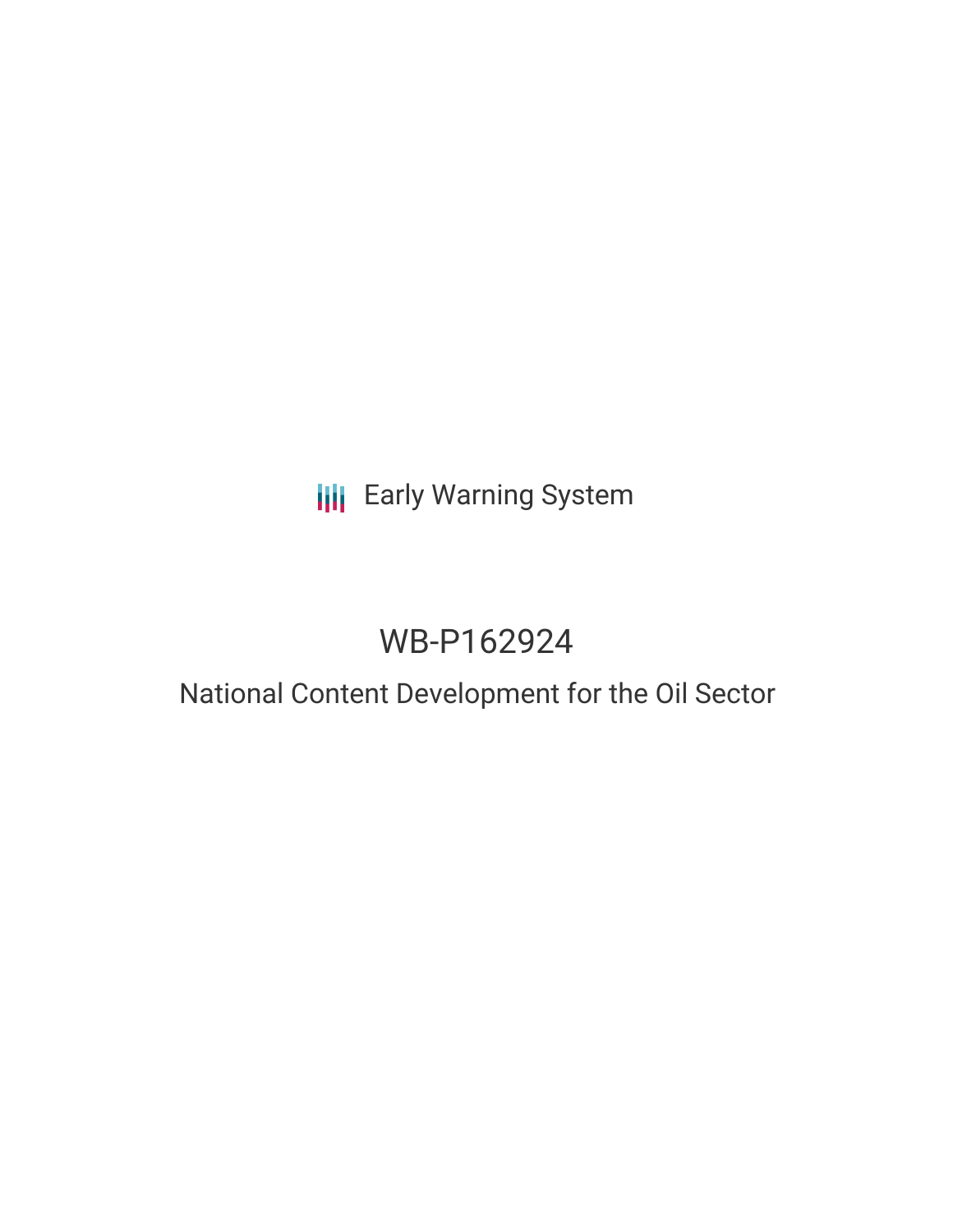

#### **Quick Facts**

| <b>Countries</b>              | Uganda                                                 |
|-------------------------------|--------------------------------------------------------|
| <b>Financial Institutions</b> | World Bank (WB)                                        |
| <b>Status</b>                 | Active                                                 |
| <b>Bank Risk Rating</b>       | C                                                      |
| <b>Voting Date</b>            | 2017-08-09                                             |
| <b>Borrower</b>               | Ministry of Finance, Planning and Economic Development |
| <b>Sectors</b>                | Mining                                                 |
| <b>Project Cost (USD)</b>     | $$0.50$ million                                        |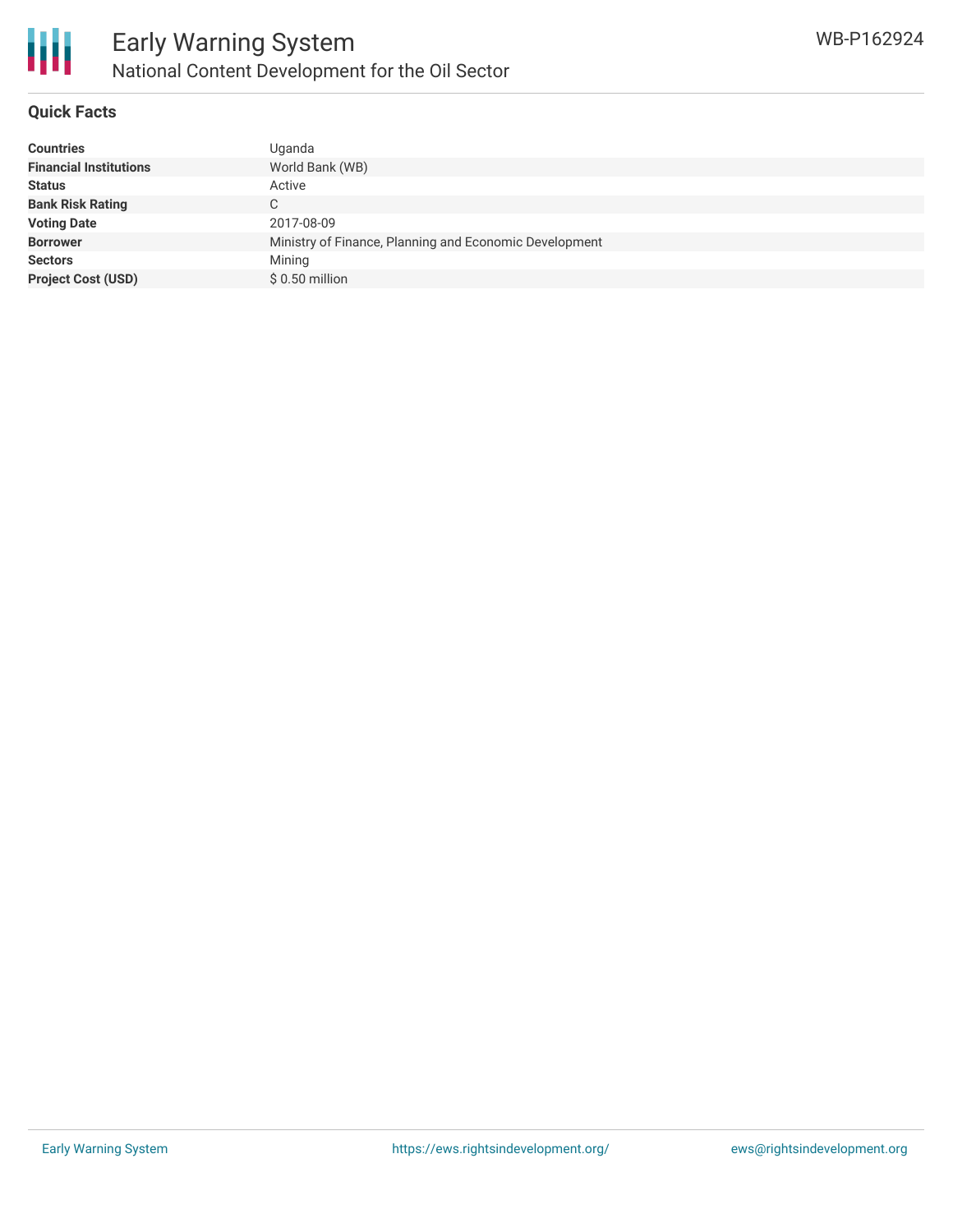



#### **Project Description**

The proposed development objective is to support Uganda's implementation of the country's National Content Policy.The key outputs of this project are: i) prepare National Content Regulations; ii) initiate the National Content monitoring and reporting system; iii) conduct 3 multi-stakeholder consultations; iv) conduct 3 study tours and/or South-South learning events; v) prepare curriculum recommendations and faculty development plans for degree programs in Petroleum Geoscience at Makerere University. The key expected outcomes are: i) National Content Regulations are adopted after stakeholder consultation; ii) the first National Content monitoring and evaluation report is finalized and disseminated to the public; iii) Makerere University adopts curriculum and faculty standards comparable to similar programs at international universities.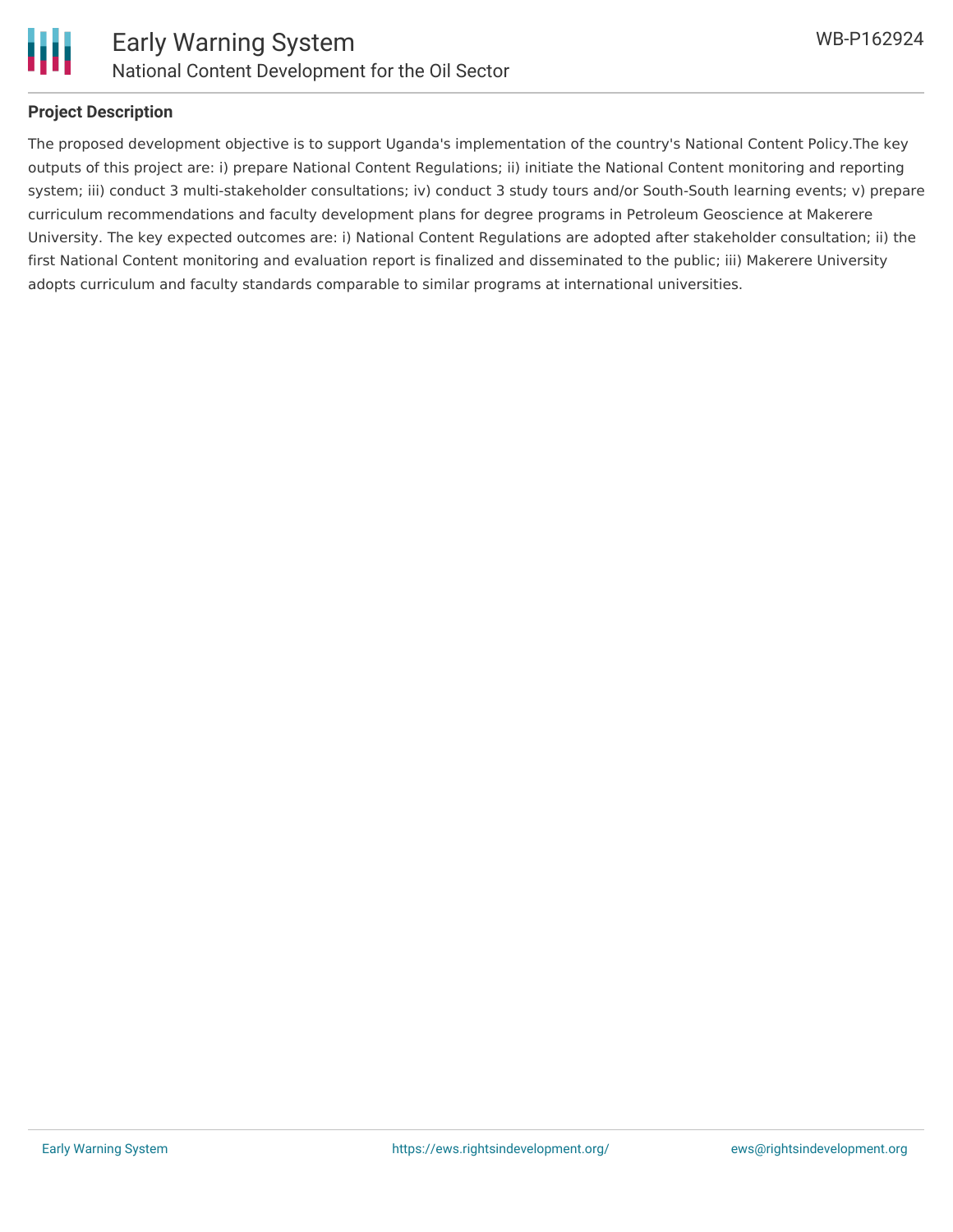

#### **Investment Description**

World Bank (WB)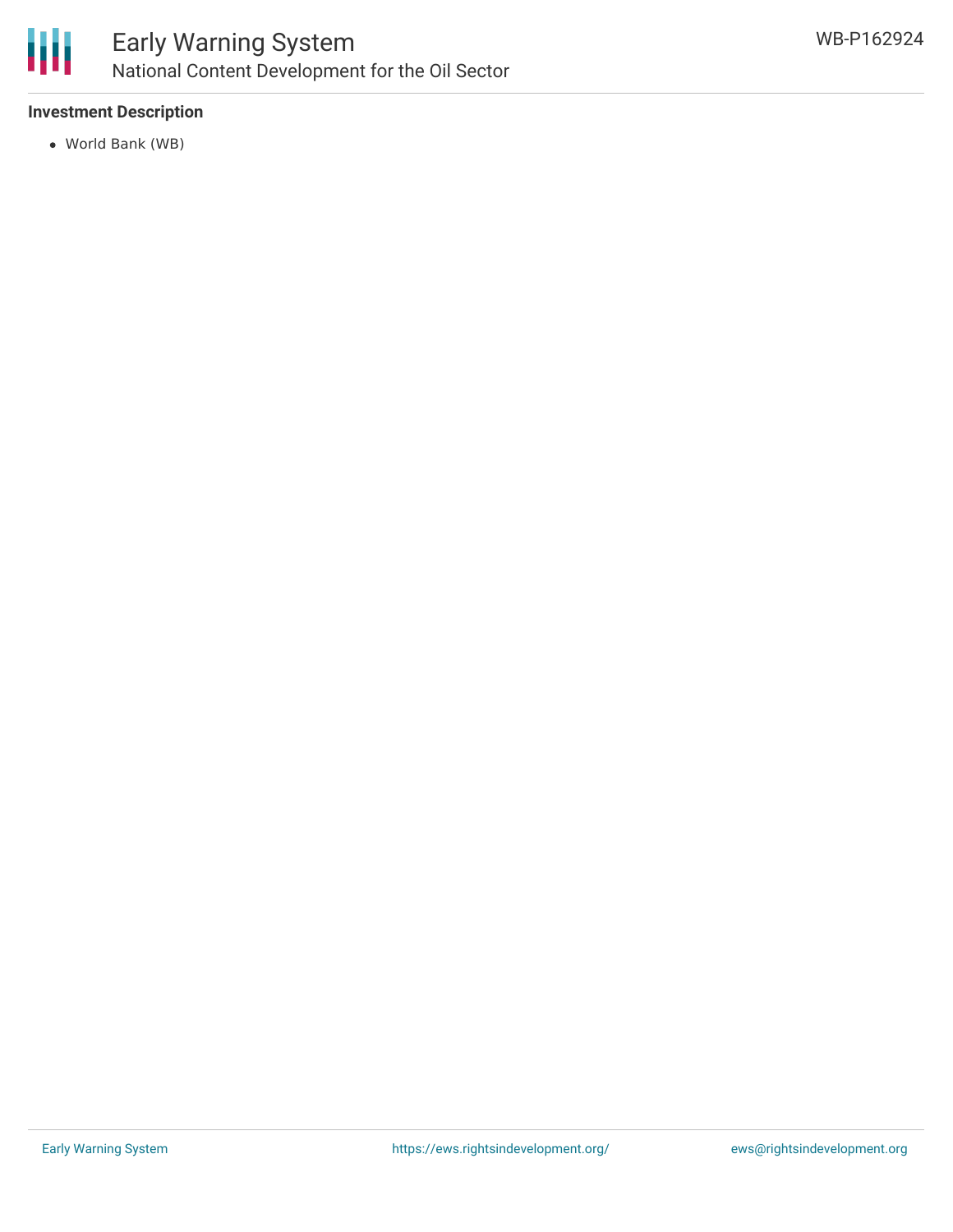

#### **Contact Information**

Directorate of Petroleum Contact:Robert Kasande Title:Director Tel: 256414344414 Email: r.kasande@petroleum.go.ug

#### ACCOUNTABILITY MECHANISM OF WORLD BANK

The World Bank Inspection Panel is the independent complaint mechanism and fact-finding body for people who believe they are likely to be, or have been, adversely affected by a World Bank-financed project. If you submit a complaint to the Inspection Panel, they may investigate to assess whether the World Bank is following its own policies and procedures for preventing harm to people or the environment. You can contact the Inspection Panel or submit a complaint by emailing ipanel@worldbank.org. You can learn more about the Inspection Panel and how to file a complaint at:

http://ewebapps.worldbank.org/apps/ip/Pages/Home.aspx.